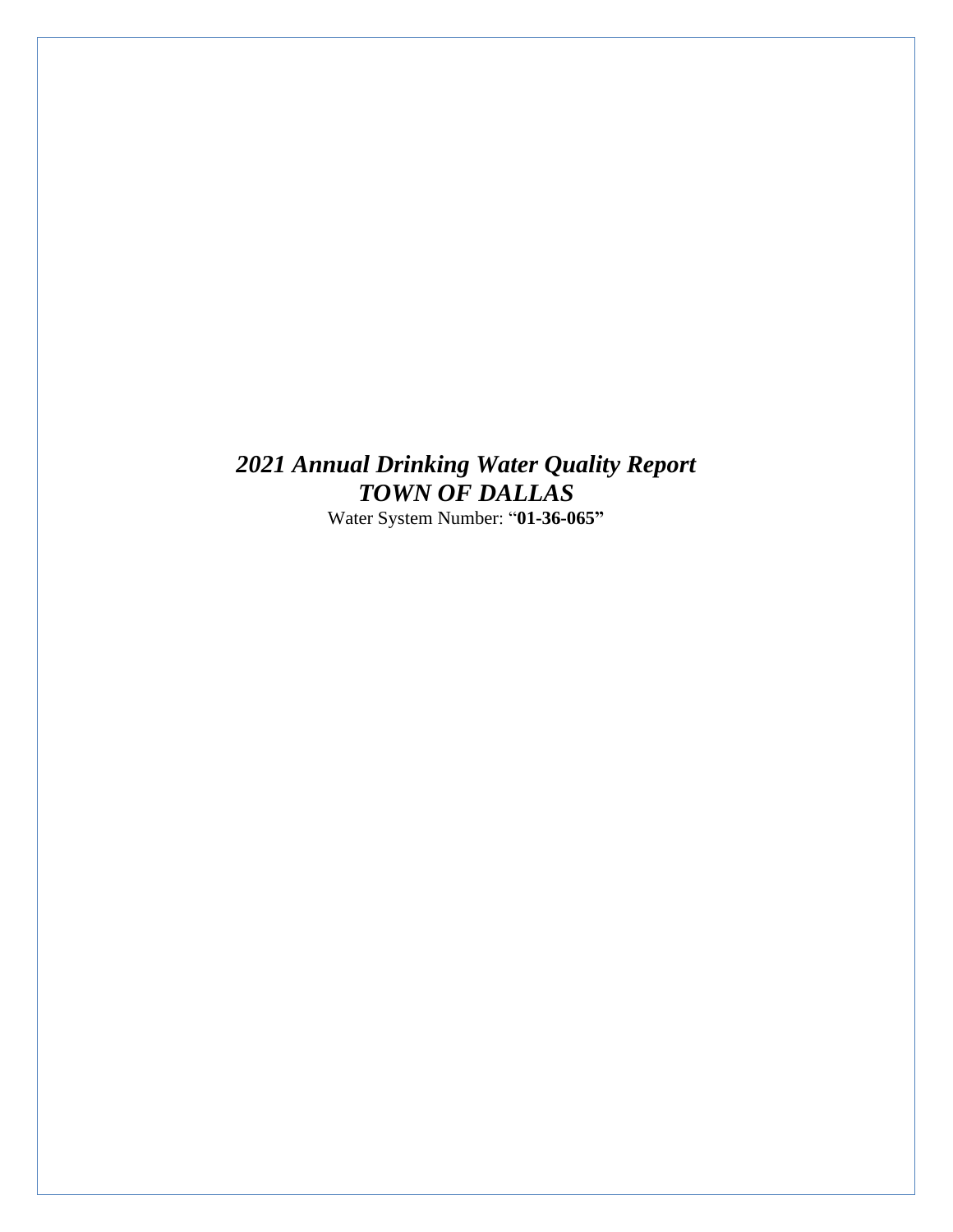We are pleased to present to you this year's Annual Drinking Water Quality Report. This report is a snapshot of last year's water quality. Included are details about your source(s) of water, what it contains, and how it compares to standards set by regulatory agencies. Our constant goal is to provide you with a safe and dependable supply of drinking water. We want you to understand the efforts we make to continually improve the water treatment process and protect our water resources. We are committed to ensuring the quality of your water and to providing you with this information because informed customers are our best allies. **If you have any questions about this report or concerning your water, please contact [Zackery Foreman] at [(704) 922-1309]. We want our valued customers to be informed about their water utility. If you want to learn more, please attend any of our regularly scheduled meetings.** 

# **What EPA Wants You to Know**

Drinking water, including bottled water, may reasonably be expected to contain at least small amounts of some contaminants. The presence of contaminants does not necessarily indicate that water poses a health risk. More information about contaminants and potential health effects can be obtained by calling the Environmental Protection Agency's Safe Drinking Water Hotline (800-426- 4791).

Some people may be more vulnerable to contaminants in drinking water than the general population. Immuno-compromised persons such as persons with cancer undergoing chemotherapy, persons who have undergone organ transplants, people with HIV/AIDS or other immune system disorders, some elderly, and infants can be particularly at risk from infections. These people should seek advice about drinking water from their health care providers. EPA/CDC guidelines on appropriate means to lessen the risk of infection by *Cryptosporidium* and other microbial contaminants are available from the Safe Drinking Water Hotline (800- 426-4791).

If present, elevated levels of lead can cause serious health problems, especially for pregnant women and young children. Lead in drinking water is primarily from materials and components associated with service lines and home plumbing. [Name of Utility] is responsible for providing high quality drinking water, but cannot control the variety of materials used in plumbing components. When your water has been sitting for several hours, you can minimize the potential for lead exposure by flushing your tap for 30 seconds to 2 minutes before using water for drinking or cooking. If you are concerned about lead in your water, you may wish to have your water tested. Information on lead in drinking water, testing methods, and steps you can take to minimize exposure is available from the Safe Drinking Water Hotline or at [http://www.epa.gov/safewater/lead.](http://www.epa.gov/safewater/lead)

The sources of drinking water (both tap water and bottled water) include rivers, lakes, streams, ponds, reservoirs, springs, and wells. As water travels over the surface of the land or through the ground, it dissolves naturally-occurring minerals and, in some cases, radioactive material, and can pick up substances resulting from the presence of animals or from human activity.

Contaminants that may be present in source water include microbial contaminants, such as viruses and bacteria, which may come from sewage treatment plants, septic systems, agricultural livestock operations, and wildlife; inorganic contaminants, such as salts and metals, which can be naturally-occurring or result from urban stormwater runoff, industrial or domestic wastewater discharges, oil and gas production, mining, or farming; pesticides and herbicides, which may come from a variety of sources such as agriculture, urban stormwater runoff, and residential uses; organic chemical contaminants, including synthetic and volatile organic chemicals, which are by-products of industrial processes and petroleum production, and can also come from gas stations, urban stormwater runoff, and septic systems; and radioactive contaminants, which can be naturally-occurring or be the result of oil and gas production and mining activities.

In order to ensure that tap water is safe to drink, EPA prescribes regulations which limit the amount of certain contaminants in water provided by public water systems. FDA regulations establish limits for contaminants in bottled water, which must provide the same protection for public health.

### **When You Turn on Your Tap, Consider the Source**

The water that is used by this system is the South Fork River… and is located at 1342 Dallas Stanley Hwy…

### **Source Water Assessment Program (SWAP) Results**

The North Carolina Department of Environmental Quality (DEQ), Public Water Supply (PWS) Section, Source Water Assessment Program (SWAP) conducted assessments for all drinking water sources across North Carolina. The purpose of the assessments was to determine the susceptibility of each drinking water source (well or surface water intake) to Potential Contaminant Sources (PCSs). The results of the assessment are available in SWAP Assessment Reports that include maps, background information and a relative susceptibility rating of Higher, Moderate or Lower.

The relative susceptibility rating of each source for Town of Dallas was determined by combining the contaminant rating (number and location of PCSs within the assessment area) and the inherent vulnerability rating (i.e., characteristics or existing conditions of the well or watershed and its delineated assessment area). The assessment findings are summarized in the table below: **Susceptibility of Sources to Potential Contaminant Sources (PCSs)**

| <b>Source Name</b>    | <b>Susceptibility Rating</b> | <b>SWAP Report Date</b> |  |  |
|-----------------------|------------------------------|-------------------------|--|--|
| S. Fork Catawba River | Higher                       | September 1, 2017       |  |  |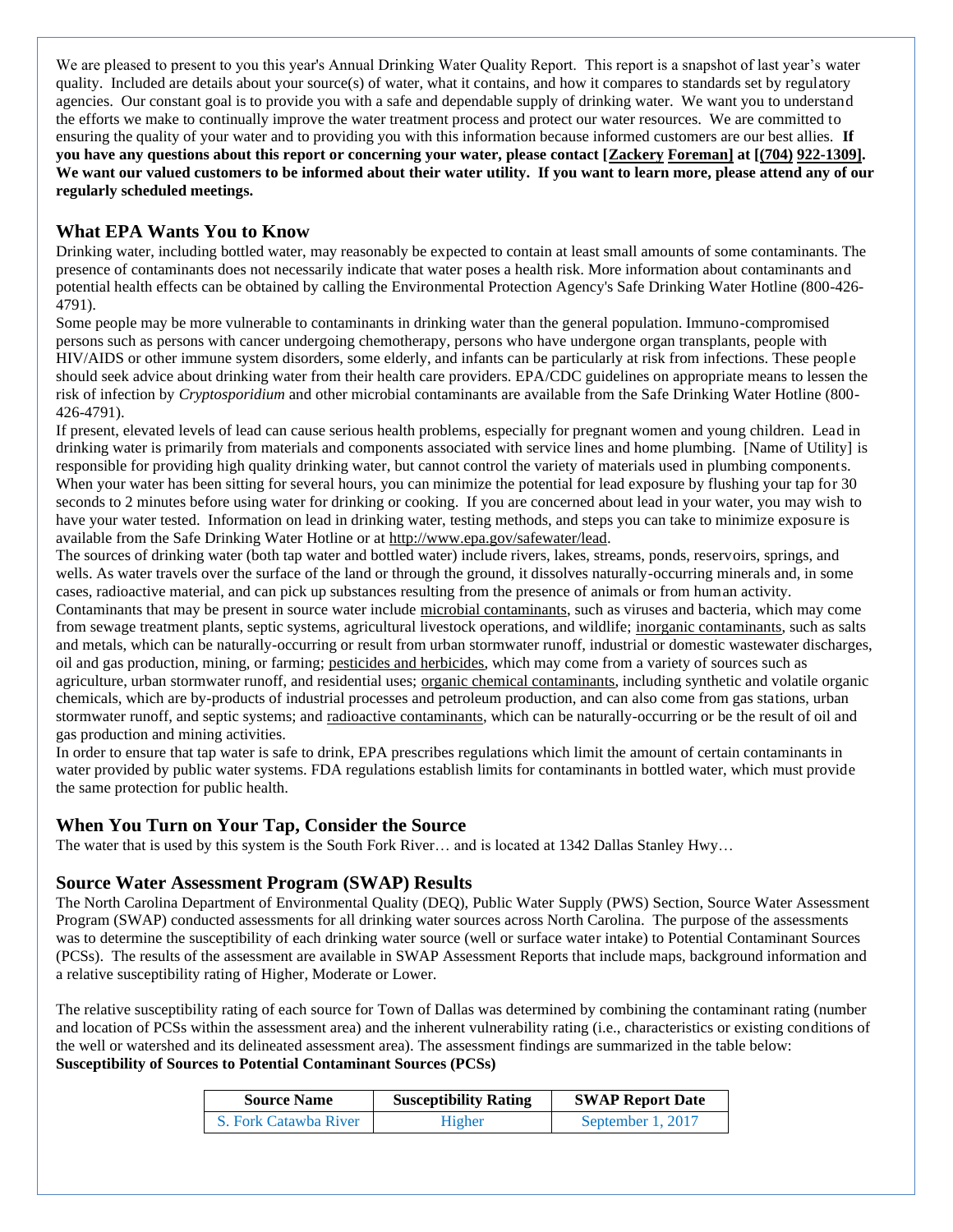The complete SWAP Assessment report for [Town of Dallas] may be viewed on the Web at:<https://www.ncwater.org/?page=600> Note that because SWAP results and reports are periodically updated by the PWS Section, the results available on this web site may differ from the results that were available at the time this CCR was prepared. If you are unable to access your SWAP report on the web, you may mail a written request for a printed copy to: Source Water Assessment Program – Report Request, 1634 Mail Service Center, Raleigh, NC 27699-1634, or email requests to swap@ncdenr.gov. Please indicate your system name, number, and provide your name, mailing address and phone number. If you have any questions about the SWAP report please contact the Source Water Assessment staff by phone at 919-707-9098.

It is important to understand that a susceptibility rating of "higher" does not imply poor water quality, only the system's potential to become contaminated by PCSs in the assessment area.

### **Help Protect Your Source Water**

Protection of drinking water is everyone's responsibility. You can help protect your community's drinking water source(s) in several ways: (examples: dispose of chemicals properly; take used motor oil to a recycling center, volunteer in your community to participate in group efforts to protect your source, etc.).

# **Water Quality Data Tables of Detected Contaminants**

We routinely monitor for over 150 contaminants in your drinking water according to Federal and State laws. The tables below list all the drinking water contaminants that we detected in the last round of sampling for each particular contaminant group. The presence of contaminants does not necessarily indicate that water poses a health risk. **Unless otherwise noted, the data presented in this table is from testing done January 1 through December 31, (2021).** The EPA and the State allow us to monitor for certain contaminants less than once per year because the concentrations of these contaminants are not expected to vary significantly from year to year. Some of the data, though representative of the water quality, is more than one year old. **Unregulated contaminants are those for which EPA has not established drinking water standards. The purpose of unregulated contaminant monitoring is to assist EPA in determining the occurrence of unregulated contaminants in drinking water and whether future regulations are warranted.** 

### **Important Drinking Water Definitions:**

*Not-Applicable (N/A)* – Information not applicable/not required for that particular water system or for that particular rule. *Non-Detects (ND)* - Laboratory analysis indicates that the contaminant is not present at the level of detection set for the particular methodology used.

*Parts per million (ppm) or Milligrams per liter (mg/L)* - One part per million corresponds to one minute in two years or a single penny in \$10,000.

*Parts per billion (ppb) or Micrograms per liter (ug/L)* - One part per billion corresponds to one minute in 2,000 years, or a single penny in \$10,000,000.

*Picocuries per liter (pCi/L)* - Picocuries per liter is a measure of the radioactivity in water.

*Million Fibers per Liter (MFL)* - Million fibers per liter is a measure of the presence of asbestos fibers that are longer than 10 micrometers. *Nephelometric Turbidity Unit (NTU)* - Nephelometric turbidity unit is a measure of the clarity of water. Turbidity in excess of 5 NTU is just noticeable to the average person.

*Action Level (AL) -* The concentration of a contaminant which, if exceeded, triggers treatment or other requirements which a water system must follow.

*Treatment Technique (TT)* **-** A required process intended to reduce the level of a contaminant in drinking water.

*Maximum Residual Disinfection Level (MRDL)* – The highest level of a disinfectant allowed in drinking water. There is convincing evidence that addition of a disinfectant is necessary for control of microbial contaminants.

*Maximum Residual Disinfection Level Goal (MRDLG)* – The level of a drinking water disinfectant below which there is no known or expected risk to health. MRDLGs do not reflect the benefits of the use of disinfectants to control microbial contaminants.

*Locational Running Annual Average (LRAA)* – The average of sample analytical results for samples taken at a particular monitoring location during the previous four calendar quarters under the Stage 2 Disinfectants and Disinfection Byproducts Rule.

*Level 1 Assessment - A Level 1 assessment is a study of the water system to identify potential problems and determine (if possible) why total coliform bacteria have been found in our water system.*

*Level 2 Assessment - A Level 2 assessment is a very detailed study of the water system to identify potential problems and determine (if possible) why an E. coli MCL violation has occurred and/or why total coliform bacteria have been found in our water system on multiple occasions. Maximum Contaminant Level (MCL)* - The highest level of a contaminant that is allowed in drinking water. MCLs are set as close to the MCLGs as feasible using the best available treatment technology.

*Maximum Contaminant Level Goal (MCLG)* - The level of a contaminant in drinking water below which there is no known or expected risk to health. MCLGs allow for a margin of safety.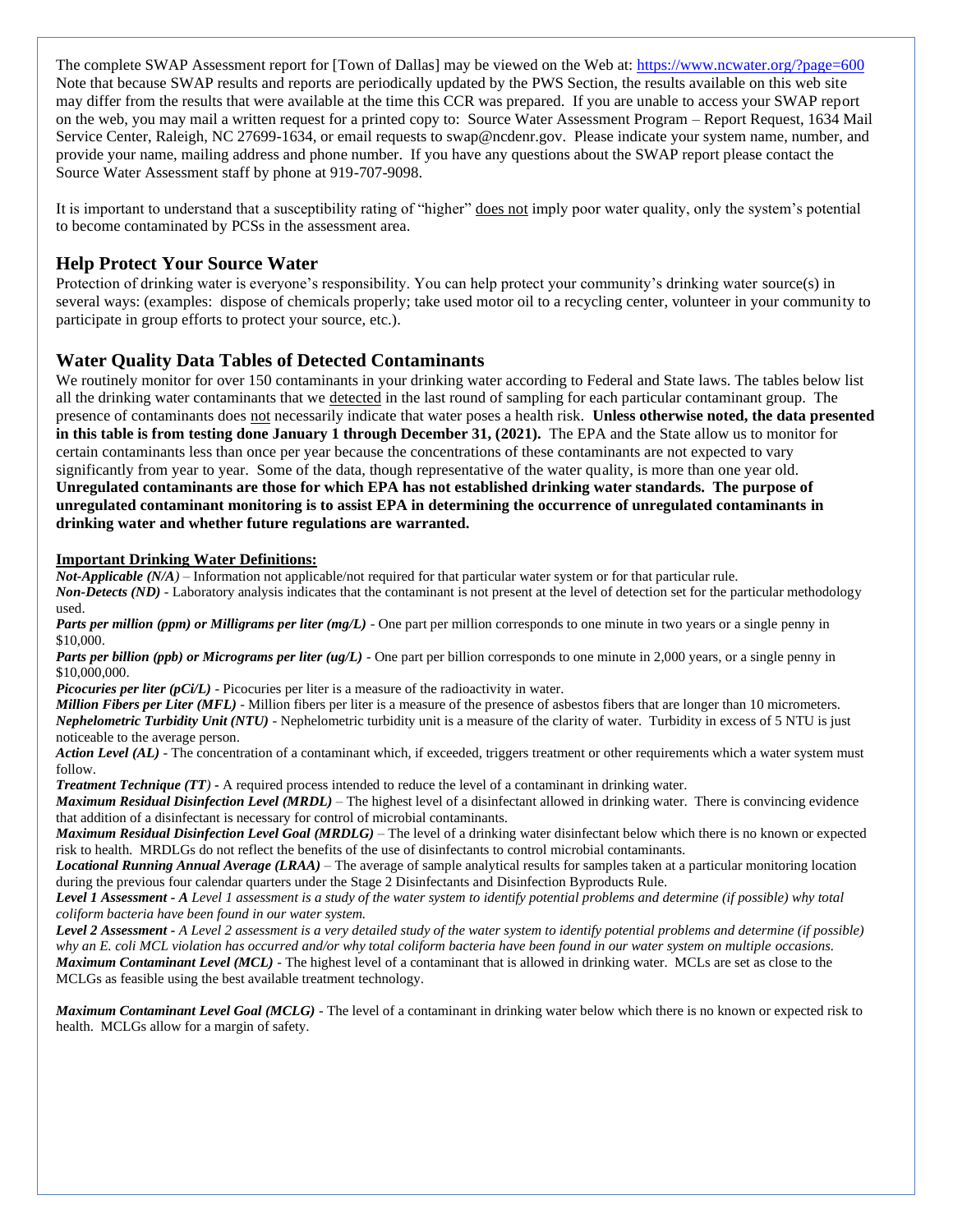### **Tables of Detected Contaminants**

- − We had an *E. coli*-positive repeat sample following a total coliform-positive routine sample.
- − We had a total coliform-positive repeat sample following an *E. coli*-positive routine sample.
- − We failed to take all required repeat samples following an *E. coli*-positive routine sample.
- − We failed to test for *E. coli* when any repeat sample tests positive for total coliform.

### **REVISED TOTAL COLIFORM RULE:**

#### **Microbiological Contaminants in the Distribution System -** For systems that collect *less than 40* samples per month

| Contaminant (units)                              | <b>MCL</b><br>Violation<br>Y/N | Your<br>Water | <b>MCLG</b> | <b>MCL</b>                                                                                                                                                                                                                                                                                                                                                                                                             | Likely Source of<br>Contamination       |
|--------------------------------------------------|--------------------------------|---------------|-------------|------------------------------------------------------------------------------------------------------------------------------------------------------------------------------------------------------------------------------------------------------------------------------------------------------------------------------------------------------------------------------------------------------------------------|-----------------------------------------|
| Total Coliform Bacteria<br>(Presence or absence) | N/A                            | N/A           | N/A         | $TT^*$                                                                                                                                                                                                                                                                                                                                                                                                                 | Naturally present in the<br>environment |
| E. coli<br>(Presence or absence)                 | N                              | $\theta$      | $\theta$    | Routine and repeat samples are total<br>coliform-positive and either is E. coli-<br>positive or system fails to take repeat<br>samples following $E$ , <i>coli</i> -positive routine<br>sample or system fails to analyze total<br>coliform-positive repeat sample for $E$ . coli<br>Note: If either an original routine sample<br>and/or its repeat samples(s) are $E$ . coli<br>positive, a Tier 1 violation exists. | Human and animal fecal waste            |

\* If a system collecting fewer than 40 samples per month has two or more positive samples in one month, an assessment is required.

#### **Turbidity\***

| Contaminant (units)                                                                       | Treatment<br>Technique<br>(TT)<br>Violation<br>Y/N | Your Water | <b>MCLG</b> | Treatment Technique (TT)<br>Violation if:                          | Likely Source of<br>Contamination |
|-------------------------------------------------------------------------------------------|----------------------------------------------------|------------|-------------|--------------------------------------------------------------------|-----------------------------------|
| Turbidity (NTU) - Highest single<br>turbidity measurement                                 | N                                                  | .210 NTU   | N/A         | Turbidity $> 1$ NTU                                                |                                   |
| Turbidity (NTU) - Lowest monthly<br>percentage (%) of samples meeting<br>turbidity limits | N                                                  | 100%       | N/A         | Less than 95% of monthly turbidity<br>measurements are $< 0.3$ NTU | Soil runoff                       |

 **\*** Turbidity is a measure of the cloudiness of the water. We monitor it because it is a good indicator of the effectiveness of our filtration system. The turbidity rule requires that 95% or more of the monthly samples must be less than or equal to 0.3 NTU.

#### **Inorganic Contaminants**

| пил дание соптаннация     |                |                         |               |                |                |                                                                                                                                           |
|---------------------------|----------------|-------------------------|---------------|----------------|----------------|-------------------------------------------------------------------------------------------------------------------------------------------|
| Contaminant (units)       | Sample<br>Date | MCL<br>Violation<br>Y/N | Your<br>Water | <b>MCLG</b>    | <b>MCL</b>     | Likely Source of Contamination                                                                                                            |
| Antimony (ppb)            | 12/13/21       | N                       | ND            | 6              | 6              | Discharge from petroleum refineries; fire retardants;<br>ceramics; electronics; solder                                                    |
| Arsenic (ppb)             | 12/13/21       | $\mathbf N$             | ND            | $\overline{0}$ | 10             | Erosion of natural deposits; runoff from orchards; runoff<br>from glass and electronics production wastes                                 |
| Barium (ppm)              | 12/13/21       | N                       | ND            | 2              | $\overline{2}$ | Discharge of drilling wastes; discharge from metal<br>refineries; erosion of natural deposits                                             |
| Beryllium (ppb)           | 12/13/21       | N                       | ND            | 4              | $\overline{4}$ | Discharge from metal refineries and coal-burning factories;<br>discharge from electrical, aerospace, and defense industries               |
| Cadmium (ppb)             | 12/13/21       | $\mathbf N$             | ND            | 5              | 5              | Corrosion of galvanized pipes; erosion of natural deposits;<br>discharge from metal refineries; runoff from waste batteries<br>and paints |
| Chromium (ppb)            | 12/13/21       | $\mathbf N$             | ND            | 100            | 100            | Discharge from steel and pulp mills; erosion of natural<br>deposits                                                                       |
| Cyanide (ppb)             | 12/13/21       | $\mathbf N$             | ND            | 200            | 200            | Discharge from steel/metal factories; discharge from plastic<br>and fertilizer factories                                                  |
| Fluoride (ppm)            | 12/13/21       | $\mathbf N$             | .14           | 4              | $\overline{4}$ | Erosion of natural deposits; water additive which promotes<br>strong teeth; discharge from fertilizer and aluminum<br>factories           |
| Mercury (inorganic) (ppb) | 12/13/21       | $\mathbf N$             | ND            | $\overline{c}$ | $\overline{2}$ | Erosion of natural deposits; discharge from refineries and<br>factories; runoff from landfills; runoff from cropland                      |
| Selenium (ppb)            | 12/13/21       | $\mathbf N$             | ND            | 50             | 50             | Discharge from petroleum and metal refineries; erosion of<br>natural deposits; discharge from mines                                       |
| Thallium (ppb)            | 12/13/21       | $\mathbf N$             | ND            | 0.5            | $\overline{2}$ | Leaching from ore-processing sites; discharge from<br>electronics, glass, and drug factories                                              |

**Arsenic:** *While your drinking water meets EPA's standard for arsenic, it does contain low levels of arsenic. EPA's standard balances the current understanding of arsenic's possible health effects against the costs of removing arsenic from drinking water. EPA continues to research the health effects of low levels of arsenic, which is a mineral known to cause cancer in humans at high concentrations and is linked to other health effects such as skin damage and circulatory problems.*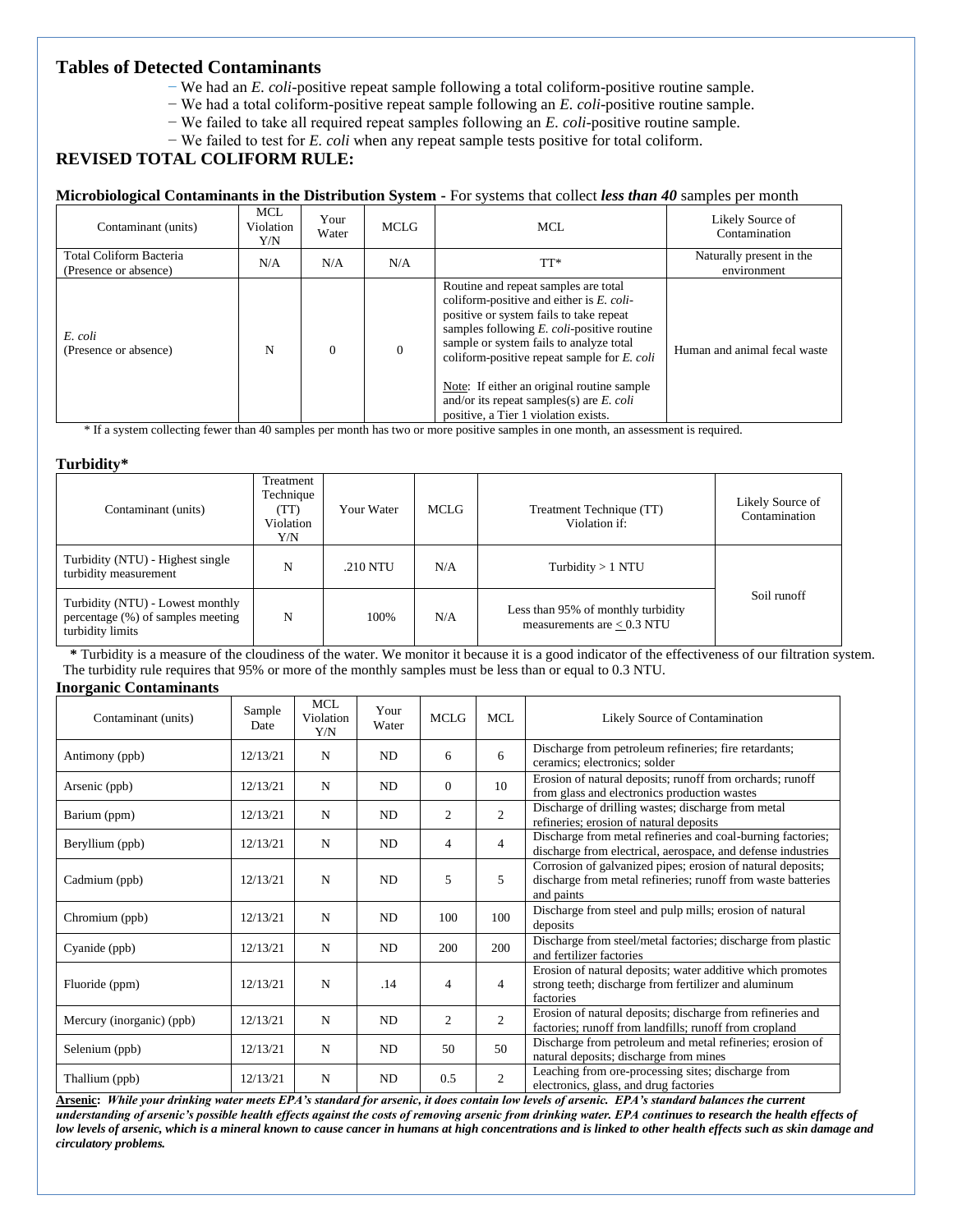#### **Nitrate/Nitrite Contaminants**

| Contaminant (units)         | Sample<br>Date | MCL<br>Violation<br>Y/N | Your<br>Water | <b>MCLG</b> | <b>MCL</b> | Likely Source of Contamination                                                                 |
|-----------------------------|----------------|-------------------------|---------------|-------------|------------|------------------------------------------------------------------------------------------------|
| Nitrate (as Nitrogen) (ppm) | 12/13/21       | N                       |               | 10          | 10         | Runoff from fertilizer use; leaching from septic tanks,<br>sewage; erosion of natural deposits |

**Nitrate:** *Nitrate in drinking water at levels above 10 ppm is a health risk for infants of less than six months of age. High nitrate levels in drinking water can cause blue baby syndrome. Nitrate levels may rise quickly for short periods of time because of rainfall or agricultural activity. If you are caring for an infant, you should ask advice from your health care provider.* 

#### **Asbestos Contaminant**

| Contaminant (units)         | Sample<br>Date | <b>MCL</b><br>Violation<br>Y/N | Your<br>Water | <b>MCLG</b> | <b>MCL</b> | Likely Source of Contamination                                       |
|-----------------------------|----------------|--------------------------------|---------------|-------------|------------|----------------------------------------------------------------------|
| <b>Total Asbestos (MFL)</b> | 4/16/12        | N                              | 0.20          |             |            | Decay of asbestos cement water mains; erosion of natural<br>deposits |

### **Synthetic Organic Chemical (SOC) Contaminants Including Pesticides and Herbicides**

| Contaminant (units)                            | Sample<br>Date | <b>MCL</b><br>Violation<br>Y/N | Your<br>Water | <b>MCLG</b>      | <b>MCL</b>     | Likely Source of Contamination                                                           |
|------------------------------------------------|----------------|--------------------------------|---------------|------------------|----------------|------------------------------------------------------------------------------------------|
| $2,4-D$ (ppb)                                  | 12/17/19       | N                              | ND            | 70               | 70             | Runoff from herbicide used on row crops                                                  |
| $2,4,5$ -TP (Silvex) (ppb)                     | 12/17/19       | N                              | <b>ND</b>     | 50               | 50             | Residue of banned herbicide                                                              |
| Alachlor (ppb)                                 | 12/17/19       | N                              | <b>ND</b>     | $\mathbf{0}$     | $\overline{2}$ | Runoff from herbicide used on row crops                                                  |
| Atrazine (ppb)                                 | 12/17/19       | N                              | ND            | 3                | $\overline{3}$ | Runoff from herbicide used on row crops                                                  |
| Benzo(a)pyrene (PAH) (ppt)                     | 12/17/19       | N                              | <b>ND</b>     | $\theta$         | 200            | Leaching from linings of water storage tanks and<br>distribution lines                   |
| Carbofuran (ppb)                               | 12/17/19       | N                              | <b>ND</b>     | 40               | 40             | Leaching of soil fumigant used on rice and alfalfa                                       |
| Chlordane (ppb)                                | 12/17/19       | N                              | <b>ND</b>     | $\theta$         | $\overline{2}$ | Residue of banned termiticide                                                            |
| Dalapon (ppb)                                  | 12/17/19       | N                              | <b>ND</b>     | 200              | 200            | Runoff from herbicide used on rights of way                                              |
| Di(2-ethylhexyl)<br>adipate (ppb)              | 12/17/19       | N                              | <b>ND</b>     | 400              | 400            | Discharge from chemical factories                                                        |
| Di(2-ethylhexyl)<br>phthalate (ppb)            | 12/17/19       | N                              | <b>ND</b>     | $\overline{0}$   | 6              | Discharge from rubber and chemical factories                                             |
| <b>DBCP</b><br>[Dibromochloropropane]<br>(ppt) | 12/17/19       | N                              | <b>ND</b>     | $\theta$         | 200            | Runoff/leaching from soil fumigant used on soybeans,<br>cotton, pineapples, and orchards |
| Dinoseb (ppb)                                  | 12/17/19       | N                              | <b>ND</b>     | $\overline{7}$   | $\tau$         | Runoff from herbicide used on soybeans and vegetables                                    |
| Endrin (ppb)                                   | 12/17/19       | N                              | <b>ND</b>     | $\overline{c}$   | $\overline{2}$ | Residue of banned insecticide                                                            |
| EDB [Ethylene dibromide]<br>(ppt)              | 12/17/19       | N                              | <b>ND</b>     | $\boldsymbol{0}$ | 50             | Discharge from petroleum refineries                                                      |
| Heptachlor (ppt)                               | 12/17/19       | N                              | ND            | $\overline{0}$   | 400            | Residue of banned pesticide                                                              |
| Heptachlor epoxide (ppt)                       | 12/17/19       | N                              | ND            | $\mathbf{0}$     | 200            | Breakdown of heptachlor                                                                  |
| Hexachlorobenzene (ppb)                        | 12/17/19       | N                              | <b>ND</b>     | $\overline{0}$   | $\mathbf{1}$   | Discharge from metal refineries and agricultural chemical<br>factories                   |
| Hexachlorocyclo-pentadiene<br>(ppb)            | 12/17/19       | N                              | <b>ND</b>     | 50               | 50             | Discharge from chemical factories                                                        |
| Lindane (ppt)                                  | 12/17/19       | N                              | ND            | 200              | 200            | Runoff/leaching from insecticide used on cattle, lumber,<br>gardens                      |
| Methoxychlor (ppb)                             | 12/17/19       | N                              | <b>ND</b>     | 40               | 40             | Runoff/leaching from insecticide used on fruits, vegetables,<br>alfalfa, livestock       |
| Oxamyl [Vydate] (ppb)                          | 12/17/19       | N                              | <b>ND</b>     | 200              | 200            | Runoff/leaching from insecticide used on apples, potatoes<br>and tomatoes                |
| PCBs [Polychlorinated<br>biphenyls] (ppt)      | 12/17/19       | N                              | <b>ND</b>     | $\mathbf{0}$     | 500            | Runoff from landfills; discharge of waste chemicals                                      |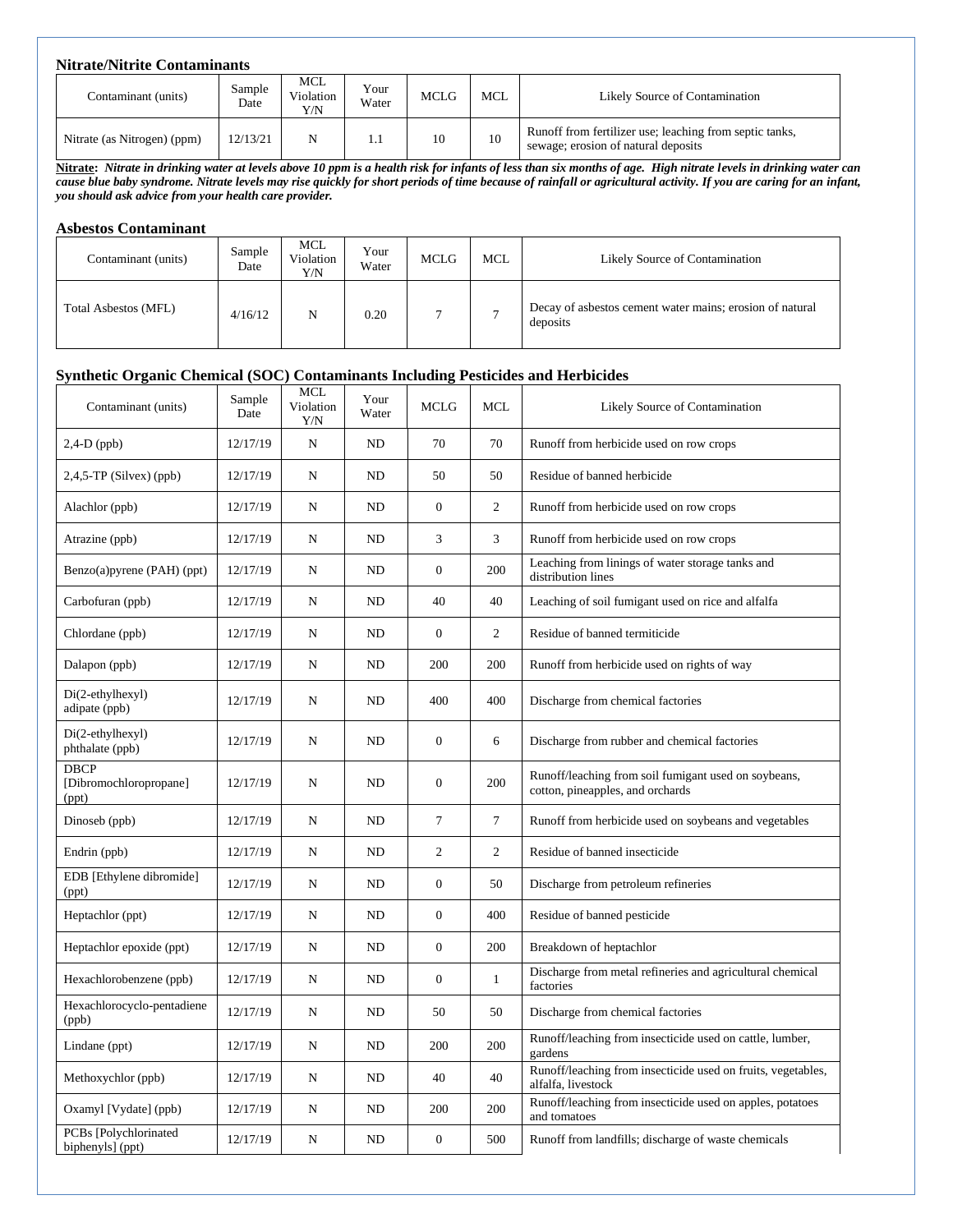| Pentachlorophenol (ppb) | 12/17/19 | N | ND |     |     | Discharge from wood preserving factories                   |  |
|-------------------------|----------|---|----|-----|-----|------------------------------------------------------------|--|
| Picloram (ppb)          | 12/17/19 | N | ND | 500 | 500 | Herbicide runoff                                           |  |
| Simazine (ppb)          | 12/17/19 | N | ND |     |     | Herbicide runoff                                           |  |
| Toxaphene (ppb)         | 12/17/19 | N | ND |     |     | Runoff/leaching from insecticide used on cotton and cattle |  |

# **Volatile Organic Chemical (VOC) Contaminants**

| Contaminant (units)              | Sample<br>Date | <b>MCL</b><br>Violation<br>Y/N | Your<br>Water  | <b>MCLG</b>      | <b>MCL</b>     | Likely Source of Contamination                                             |  |
|----------------------------------|----------------|--------------------------------|----------------|------------------|----------------|----------------------------------------------------------------------------|--|
| Benzene (ppb)                    | 12/13/21       | N                              | N <sub>D</sub> | $\mathbf{0}$     | 5              | Discharge from factories; leaching from gas storage tanks<br>and landfills |  |
| Carbon tetrachloride (ppb)       | 12/13/21       | N                              | ND             | $\mathbf{0}$     | 5              | Discharge from chemical plants and other industrial<br>activities          |  |
| Chlorobenzene (ppb)              | 12/13/21       | N                              | <b>ND</b>      | 100              | 100            | Discharge from chemical and agricultural chemical factories                |  |
| o-Dichlorobenzene (ppb)          | 12/13/21       | N                              | <b>ND</b>      | 600              | 600            | Discharge from industrial chemical factories                               |  |
| p-Dichlorobenzene (ppb)          | 12/13/21       | N                              | N <sub>D</sub> | 75               | 75             | Discharge from industrial chemical factories                               |  |
| $1,2$ – Dichloroethane (ppb)     | 12/13/21       | N                              | N <sub>D</sub> | $\mathbf{0}$     | 5              | Discharge from industrial chemical factories                               |  |
| $1,1$ – Dichloroethylene (ppb)   | 12/13/21       | N                              | <b>ND</b>      | $\overline{7}$   | $\tau$         | Discharge from industrial chemical factories                               |  |
| cis-1,2-Dichloroethylene (ppb)   | 12/13/21       | N                              | N <sub>D</sub> | 70               | 70             | Discharge from industrial chemical<br>factories                            |  |
| trans-1,2-Dichloroethylene (ppb) | 12/13/21       | N                              | N <sub>D</sub> | 100              | 100            | Discharge from industrial chemical factories                               |  |
| Dichloromethane (ppb)            | 12/13/21       | N                              | N <sub>D</sub> | $\overline{0}$   | 5              | Discharge from pharmaceutical and chemical factories                       |  |
| 1,2-Dichloropropane (ppb)        | 12/13/21       | N                              | <b>ND</b>      | $\mathbf{0}$     | 5              | Discharge from industrial chemical factories                               |  |
| Ethylbenzene (ppb)               | 12/13/21       | N                              | ND             | 700              | 700            | Discharge from petroleum refineries                                        |  |
| Styrene (ppb)                    | 12/13/21       | N                              | <b>ND</b>      | 100              | 100            | Discharge from rubber and plastic factories; leaching from<br>landfills    |  |
| Tetrachloroethylene (ppb)        | 12/13/21       | N                              | <b>ND</b>      | $\overline{0}$   | 5              | Discharge from factories and dry cleaners                                  |  |
| 1,2,4 -Trichlorobenzene (ppb)    | 12/13/21       | N                              | N <sub>D</sub> | 70               | 70             | Discharge from textile-finishing factories                                 |  |
| $1,1,1$ – Trichloroethane (ppb)  | 12/13/21       | N                              | N <sub>D</sub> | 200              | 200            | Discharge from metal degreasing sites and other factories                  |  |
| 1,1,2 - Trichloroethane (ppb)    | 12/13/21       | N                              | ND             | 3                | 5              | Discharge from industrial chemical factories                               |  |
| Trichloroethylene (ppb)          | 12/13/21       | N                              | ND             | $\mathbf{0}$     | 5              | Discharge from metal degreasing sites and other factories                  |  |
| Toluene (ppm)                    | 12/13/21       | N                              | N <sub>D</sub> | $\mathbf{1}$     | 1              | Discharge from petroleum factories                                         |  |
| Vinyl Chloride (ppb)             | 12/13/21       | N                              | ND             | $\boldsymbol{0}$ | $\overline{c}$ | Leaching from PVC piping; discharge from plastics<br>factories             |  |
| Xylenes (Total) (ppm)            | 12/13/21       | N                              | ND             | 10               | 10             | Discharge from petroleum factories; discharge from<br>chemical factories   |  |

# **Lead and Copper Contaminants**

| Contaminant (units)                           | Sample<br>Date | Your<br>Water | Number of<br>sites found<br>above the AL | MCLG | AL       | Likely Source of Contamination                                          |
|-----------------------------------------------|----------------|---------------|------------------------------------------|------|----------|-------------------------------------------------------------------------|
| Copper (ppm)<br>(90 <sup>th</sup> percentile) | 9/26/19        | .125          |                                          | 1.3  | $AL=1.3$ | Corrosion of household plumbing<br>systems; erosion of natural deposits |
| Lead (ppb)<br>(90 <sup>th</sup> percentile)   | 9/26/19        | < 0.004       |                                          |      | $AL=15$  | Corrosion of household plumbing<br>systems; erosion of natural deposits |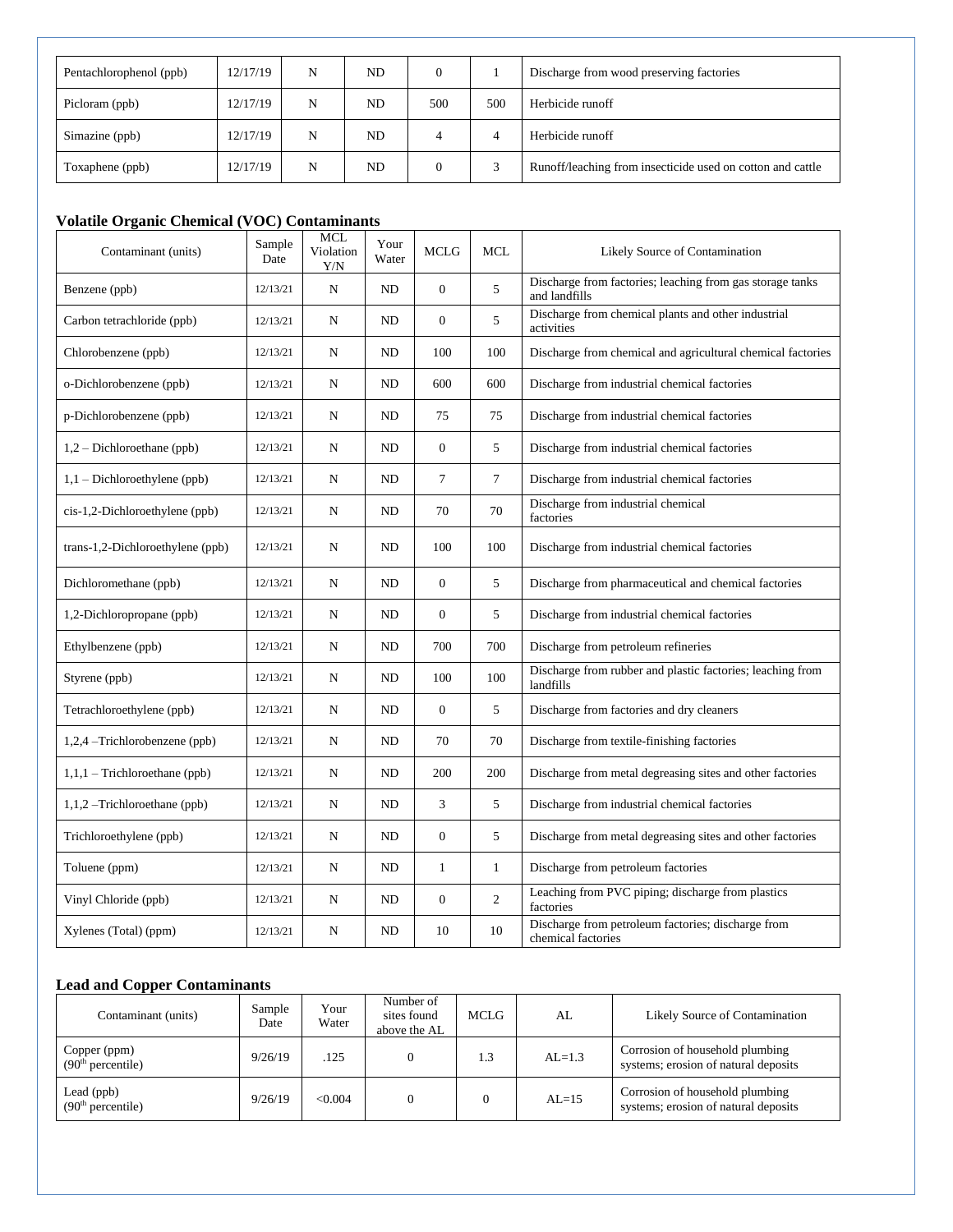#### **Radiological Contaminants**

| Contaminant (units)            | Sample Date | MCL<br>Violation<br>Y/N | Your<br>Water | <b>MCLG</b> | MCL   | Likely Source of Contamination         |
|--------------------------------|-------------|-------------------------|---------------|-------------|-------|----------------------------------------|
| Alpha emitters $(pCi/L)$       | 12/15/16    | N                       | ND.           |             | 15    | Erosion of natural deposits            |
| Beta/photon emitters $(pCi/L)$ | 12/15/16    | N                       | 4.8           |             | $50*$ | Decay of natural and man-made deposits |
| Combined radium $(pCi/L)$      | 12/15/16    | N                       | ND.           |             |       | Erosion of natural deposits            |
| Uranium (pCi/L)                | 12/15/16    | N                       | ND            |             | 20.1  | Erosion of natural deposits            |

\* Note: The MCL for beta/photon emitters is 4 mrem/year. EPA considers 50 pCi/L to be the level of concern for beta particles.

#### **Total Organic Carbon (TOC)**

| $\sim$<br>Contaminant (units)                                   | TT<br>Violation<br>Y/N | Your Water<br>(RAA<br>Removal<br>Ratio) | Range<br>Monthly<br>Removal<br>Ratio<br>Low - High | MCLG. | <b>TT</b> | Likely Source of<br>Contamination       | Compliance Method<br>(Step 1 or ACC# 2) |
|-----------------------------------------------------------------|------------------------|-----------------------------------------|----------------------------------------------------|-------|-----------|-----------------------------------------|-----------------------------------------|
| <b>Total Organic Carbon</b><br>(removal ratio)<br>(TOC)-TREATED | N                      | 1.0                                     | $< 1.0 - 1.0$                                      | N/A   | <b>TT</b> | Naturally present in the<br>environment | ACCH2                                   |

#### **Disinfectant Residuals Summary**

|                | Year<br>Sampled | MRDL<br>Violation<br>Y/N | Your<br>Water<br>(Highest RAA) | Low  | Range<br>High | <b>MRDLG</b> | <b>MRDL</b> |  |
|----------------|-----------------|--------------------------|--------------------------------|------|---------------|--------------|-------------|--|
| Chlorine (ppm) | 2021            | N                        | 2.51                           | 1.69 | 3.56          |              | 4.0         |  |

#### **Stage 2 Disinfection Byproduct Compliance -** Based upon Locational Running Annual Average (LRAA)

| Disinfection<br>Byproduct | Year Sampled | <b>MCL</b><br>Violation<br>Y/N | Your<br>Water<br>(Highest LRAA) | <b>MCL</b> | Likely Source of Contamination           |
|---------------------------|--------------|--------------------------------|---------------------------------|------------|------------------------------------------|
| TTHM (ppb)                |              |                                |                                 | 80         | Byproduct of drinking water disinfection |
| BO <sub>1</sub>           | 2021         | N                              | 50                              |            |                                          |
| <b>B02</b>                | 2021         | N                              | 63                              |            |                                          |
| HAA5 (ppb)                |              |                                |                                 | 60         | Byproduct of drinking water disinfection |
| <b>B01</b>                | 2021         | N                              | 34                              |            |                                          |
| <b>B02</b>                | 2021         | N                              | 35                              |            |                                          |

For TTHM: *Some people who drink water containing trihalomethanes in excess of the MCL over many years may experience problems with their liver, kidneys, or central nervous systems, and may have an increased risk of getting cancer.*

For HAA5: *Some people who drink water containing halo acetic acids in excess of the MCL over many years may have an increased risk of getting cancer.*